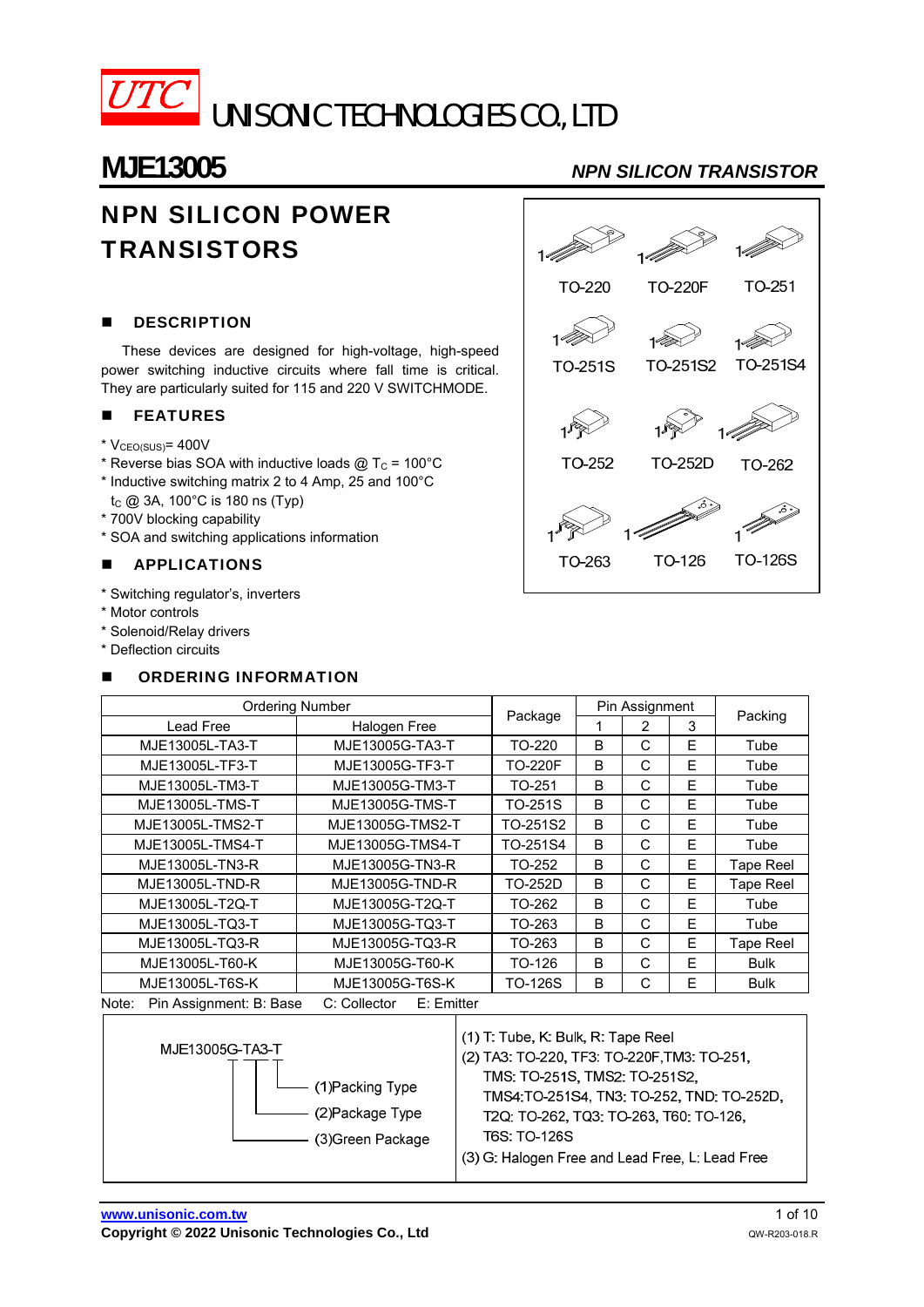## **MARKING**

| <b>PACKAGE</b>                                            |                                                   | <b>MARKING</b>                                                                                   |  |  |
|-----------------------------------------------------------|---------------------------------------------------|--------------------------------------------------------------------------------------------------|--|--|
| TO-220<br><b>TO-220F</b><br>TO-251<br>TO-251S<br>TO-251S2 | TO-251S4<br>TO-252<br>TO-252D<br>TO-262<br>TO-263 | <b>UTC</b><br>L: Lead Free<br>MJE13005□<br>G. Halogen Free<br>Date Code<br>Lot Code $\leftarrow$ |  |  |
| TO-126<br>TO-126S                                         |                                                   | UTC OOOD<br>→ Date Code<br>MJE13005□<br>L: Lead Free<br>G: Halogen Free                          |  |  |

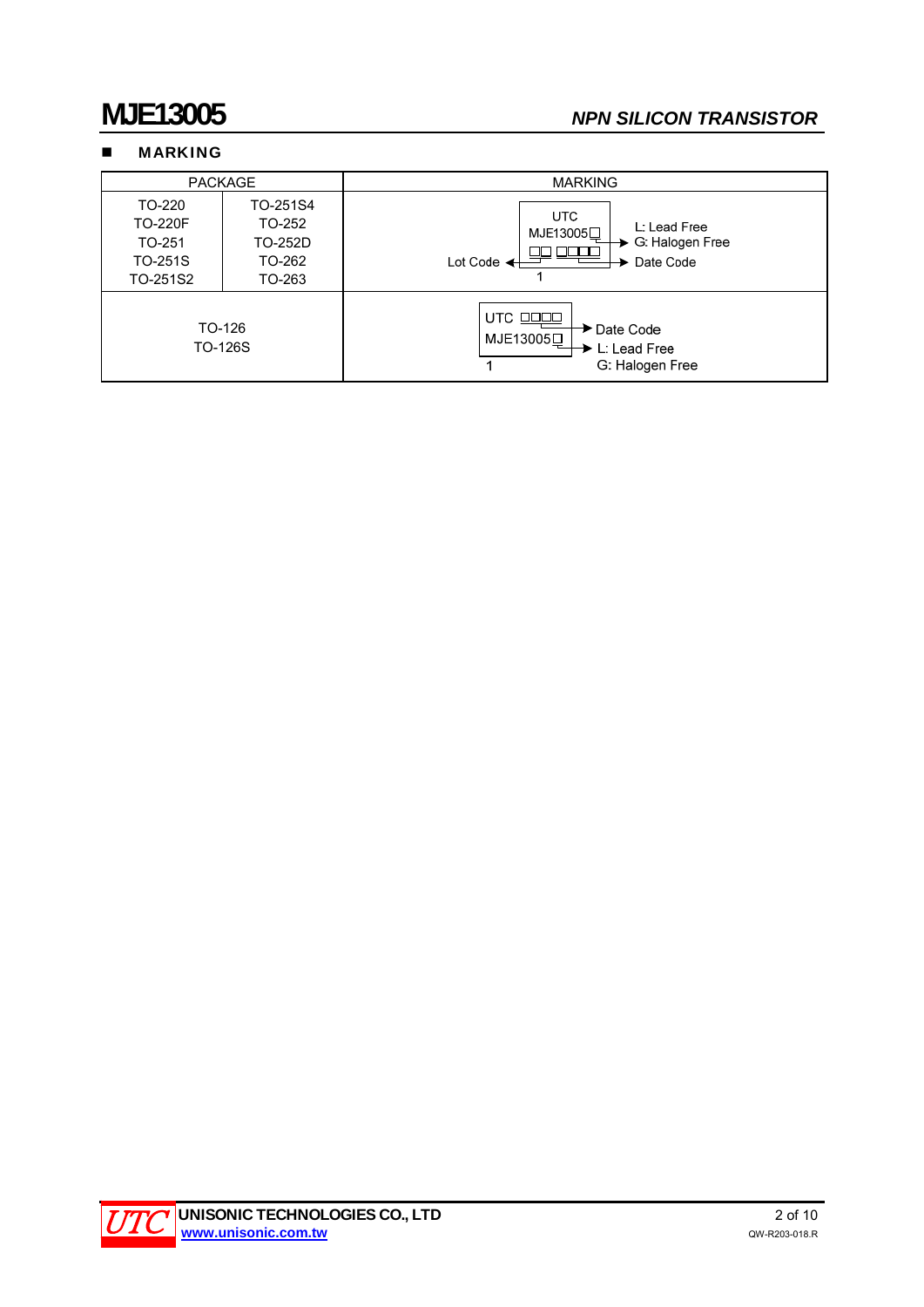### **ABSOLUTE MAXIMUM RATINGS**

| <b>PARAMETER</b>                               |                                                       | <b>SYMBOL</b>           | <b>RATINGS</b> | <b>UNIT</b>                          |
|------------------------------------------------|-------------------------------------------------------|-------------------------|----------------|--------------------------------------|
| Collector-Emitter Voltage                      |                                                       | V <sub>CEO(SUS)</sub>   | 400            | $\vee$                               |
| Collector-Emitter Voltage (V <sub>BE</sub> =0) |                                                       | $V_{CES}$               | 700            | $\vee$                               |
| Collector-Base Voltage                         |                                                       |                         | 700            | $\vee$                               |
| Emitter Base Voltage                           |                                                       | V <sub>EBO</sub>        | 9              | $\vee$                               |
| <b>Collector Current</b>                       | Continuous                                            | $\mathsf{I}_\mathsf{C}$ | 4              | A                                    |
|                                                | Peak (1)                                              | $I_{CM}$                | 8              | A                                    |
| <b>Base Current</b>                            | Continuous                                            | lв                      | $\overline{2}$ | A                                    |
|                                                | Peak (1)                                              | <b>I</b> <sub>BM</sub>  | $\overline{4}$ | A                                    |
| Emitter Current                                | Continuous                                            | ΙE                      | 6              | A                                    |
|                                                | Peak (1)                                              | <b>I</b> <sub>EM</sub>  | 12             | A                                    |
| Power Dissipation at T <sub>c</sub> =25°C      | TO-126/TO-126S<br><b>TO-220F</b>                      |                         | 40             |                                      |
|                                                | TO-251/TO-251S<br>TO-251S2/TO-251S4<br>TO-252/TO-252D |                         | 50             | W                                    |
|                                                | TO-220/TO-263<br>TO-262                               | $P_D$                   | 75             |                                      |
| Derate above 25°C                              | TO-126/TO-126S<br><b>TO-220F</b>                      |                         | 320            |                                      |
|                                                | TO-251/TO-251S<br>TO-251S2/TO-251S4<br>TO-252/TO-252D |                         | 400            | $mW$ <sup><math>\circ</math></sup> C |
|                                                | TO-220/TO-263<br>TO-262                               |                         | 600            |                                      |
| Operating and Storage Junction Temperature     |                                                       | $T_J$ , $T_{STG}$       | $-65 - +150$   | $^{\circ}C$                          |

Note: Absolute maximum ratings are those values beyond which the device could be permanently damaged. Absolute maximum ratings are stress ratings only and functional device operation is not implied.

## **THERMAL DATA**

| <b>PARAMETER</b>    |                   | <b>SYMBOL</b>                        | <b>RATINGS</b> |      |  |
|---------------------|-------------------|--------------------------------------|----------------|------|--|
|                     | TO-126/TO-126S    |                                      | 89             |      |  |
|                     | TO-251/TO-251S    |                                      |                | °C/W |  |
| Junction to Ambient | TO-251S2/TO-251S4 | 80<br>$\theta_{JA}$<br>62.5<br>3.125 |                |      |  |
|                     | TO-252/TO-252D    |                                      |                |      |  |
|                     | TO-220/TO-263     |                                      |                |      |  |
|                     | TO-262/TO-220F    |                                      |                |      |  |
|                     | TO-126/TO-126S    |                                      |                | °C/W |  |
|                     | <b>TO-220F</b>    |                                      |                |      |  |
|                     | TO-251/TO-251S    |                                      |                |      |  |
| Junction to Case    | TO-251S2/TO-251S4 | $\theta_{\rm JC}$                    | 2.5            |      |  |
|                     | TO-252/TO-252D    |                                      |                |      |  |
|                     | TO-220/TO-263     |                                      | 1.67           |      |  |
|                     | TO-262            |                                      |                |      |  |

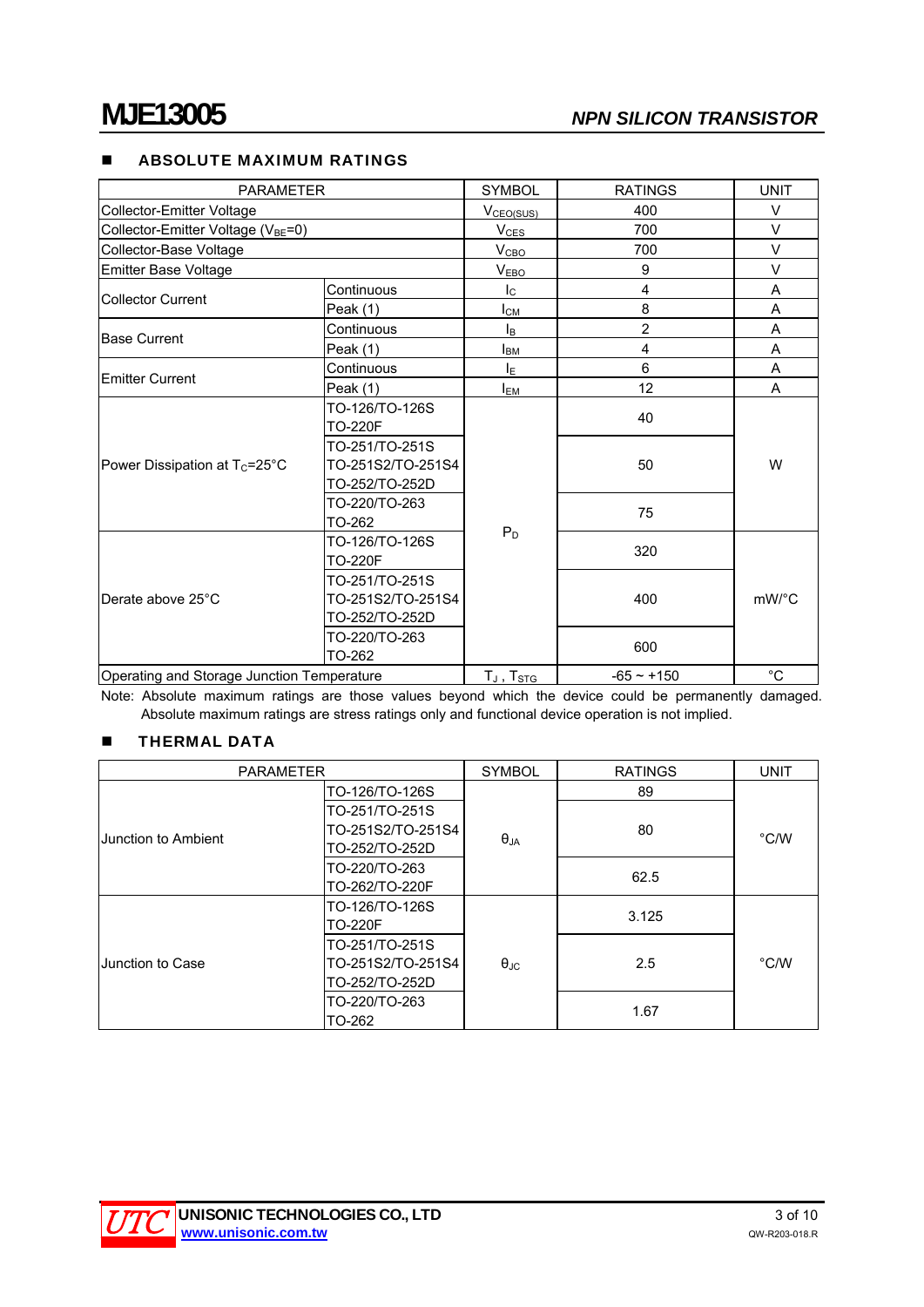## **ELECTRICAL CHARACTERISTICS** ( $T_c$ =25 $^{\circ}$ C, unless otherwise specified)

| <b>PARAMETER</b>                            | <b>SYMBOL</b>         | <b>MIN</b><br><b>TEST CONDITIONS</b>                                          |     | <b>TYP</b>   | <b>MAX</b> | <b>UNIT</b> |
|---------------------------------------------|-----------------------|-------------------------------------------------------------------------------|-----|--------------|------------|-------------|
| <b>OFF CHARACTERISTICS (Note 1)</b>         |                       |                                                                               |     |              |            |             |
| Collector-Emitter Sustaining Voltage        | V <sub>CEO(SUS)</sub> | $I_C = 10mA$ , $I_B = 0$                                                      | 400 |              |            | V           |
|                                             | I <sub>CBO</sub>      | V <sub>CBO</sub> =Rated Value.                                                |     |              |            |             |
| <b>Collector Cutoff Current</b>             |                       | $V_{BE(OFF)} = 1.5V$                                                          |     | $\mathbf{1}$ |            | mA          |
|                                             |                       | V <sub>CBO</sub> =Rated Value,                                                |     |              | 5          |             |
|                                             |                       | $V_{BE(OFF)} = 1.5V$ , T <sub>C</sub> =100°C                                  |     |              |            |             |
| <b>Emitter Cutoff Current</b>               | $I_{EBO}$             | $V_{EB} = 9V$ , $I_C = 0$                                                     |     |              | 1          | mA          |
| <b>SECOND BREAKDOWN</b>                     |                       |                                                                               |     |              |            |             |
| Second Breakdown Collector Current          | $I_{S/B}$             |                                                                               |     |              |            |             |
| with bass forward biased                    |                       |                                                                               |     | See Fig. 11  |            |             |
| Clamped Inductive SOA with Base             | <b>RBSOA</b>          |                                                                               |     | See Fig. 12  |            |             |
| Reverse Biased                              |                       |                                                                               |     |              |            |             |
| <b>ON CHARACTERISTICS (Note 1)</b>          |                       |                                                                               |     |              |            |             |
|                                             | $h_{FE1}$             | $I_C = 0.5A$ , $V_{CE} = 5V$                                                  | 20  |              | 40         |             |
| <b>DC Current Gain</b>                      | $h_{FE2}$             | $I_C = 1A$ , $V_{CE} = 5V$                                                    | 10  |              | 60         |             |
|                                             | $h_{FE3}$             | $I_C = 2A$ , $V_{CE} = 5V$                                                    | 8   |              | 40         |             |
|                                             | VCE(SAT)              | $I_C = 1A$ , $I_B = 0.2A$                                                     |     |              | 0.5        | $\vee$      |
| <b>Collector-Emitter Saturation Voltage</b> |                       | $I_C = 2A$ , $I_B = 0.5A$                                                     |     |              | 0.6        | $\vee$      |
|                                             |                       | $I_C = 4A$ , $I_B = 1A$                                                       |     |              | 1          | V           |
|                                             |                       | $I_C = 2A$ , $I_B = 0.5A$ , Ta=100°C                                          |     |              | 1          | $\vee$      |
|                                             | $V_{BE(SAT)}$         | $I_C = 1A$ , $I_B = 0.2A$                                                     |     |              | 1.2        | $\vee$      |
| Base-Emitter Saturation Voltage             |                       | $ I_C=2A, I_B=0.5A$                                                           |     |              | 1.6        | $\vee$      |
|                                             |                       | $I_C = 2A$ , $I_B = 0.5A$ , $T_C = 100^{\circ}C$                              |     |              | 1.5        | V           |
| DYNAMIC CHARACTERISTICS                     |                       |                                                                               |     |              |            |             |
| Current-Gain-Bandwidth Product              | $f_{\top}$            | $I_C = 500$ mA, $V_{CE} = 10V$ , $f = 1MHz$                                   | 4   |              |            | <b>MHz</b>  |
| <b>Output Capacitance</b>                   | $C_{OB}$              | $V_{CB} = 10V$ , I <sub>E</sub> =0, f=0.1MHz                                  |     | 65           |            | pF          |
| <b>SWITCHING CHARACTERISTICS</b>            |                       |                                                                               |     |              |            |             |
| Resistive Load (Table 1)                    |                       |                                                                               |     |              |            |             |
| Delay Time                                  | $t_{\text{D}}$        |                                                                               |     | 0.025        | 0.1        | μs          |
| <b>Rise Time</b>                            | t <sub>R</sub>        | $V_{\rm CC}$ =125V, I $_{\rm C}$ =2A, I <sub>B1</sub> =I <sub>B2</sub> =0.4A, |     | 0.3          | 0.7        | μs          |
| Storage Time                                | $t_{\rm S}$           | t <sub>P</sub> =25µs, Duty Cycle≤1%                                           |     | 1.7          | 4          | μs          |
| <b>Fall Time</b>                            | $t_{\text{F}}$        |                                                                               |     | 0.4          | 0.9        | μs          |

Note: 1. Pulse Test: Pulse Width = 5ms, Duty Cycle ≤ 10%

2. Pulse Test:  $P_W = 300 \mu s$ , Duty Cycle  $\leq 2\%$ 

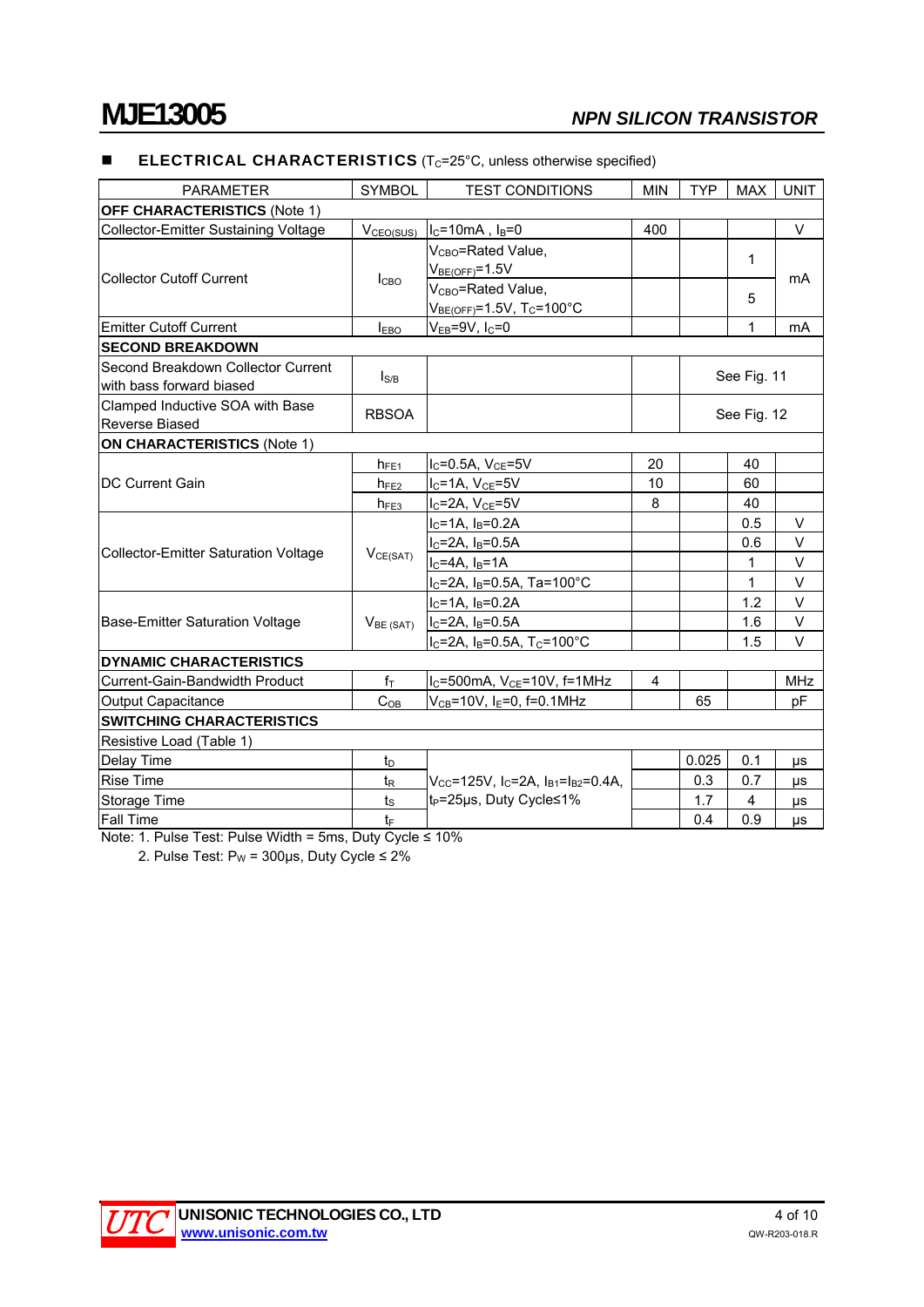## **E** APPLICATION INFORMATION



Table 1.Test Conditions for Dynamic Performance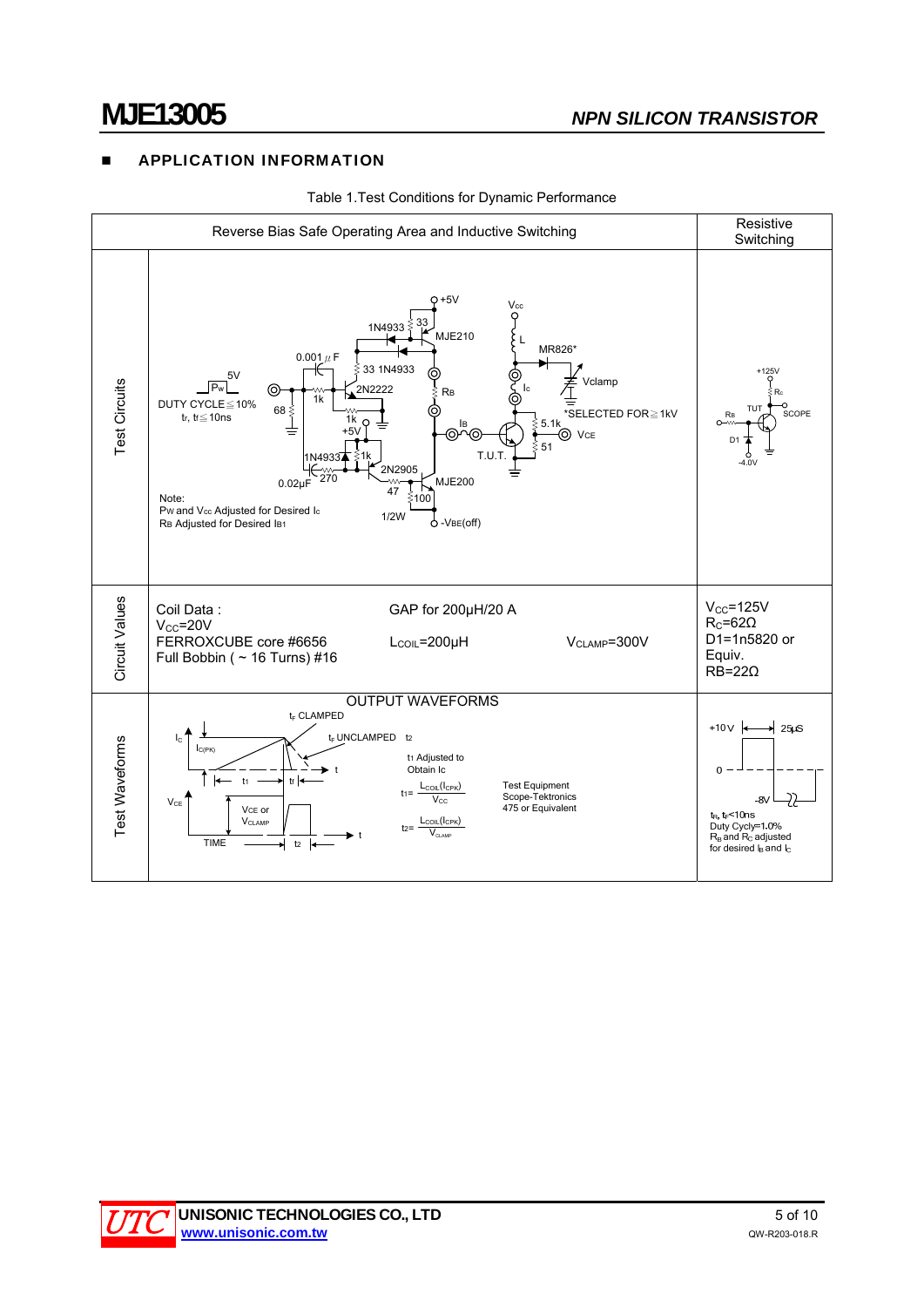### RESISTIVE SWITCHING PERFORMANCE



Fig. 3 Typical Thermal Response [ZaJc(t)]





Fig. 5 Reverse Bias Switching Safe Operating Area



Collector-Emitter Clamp Voltage, VCE (V)

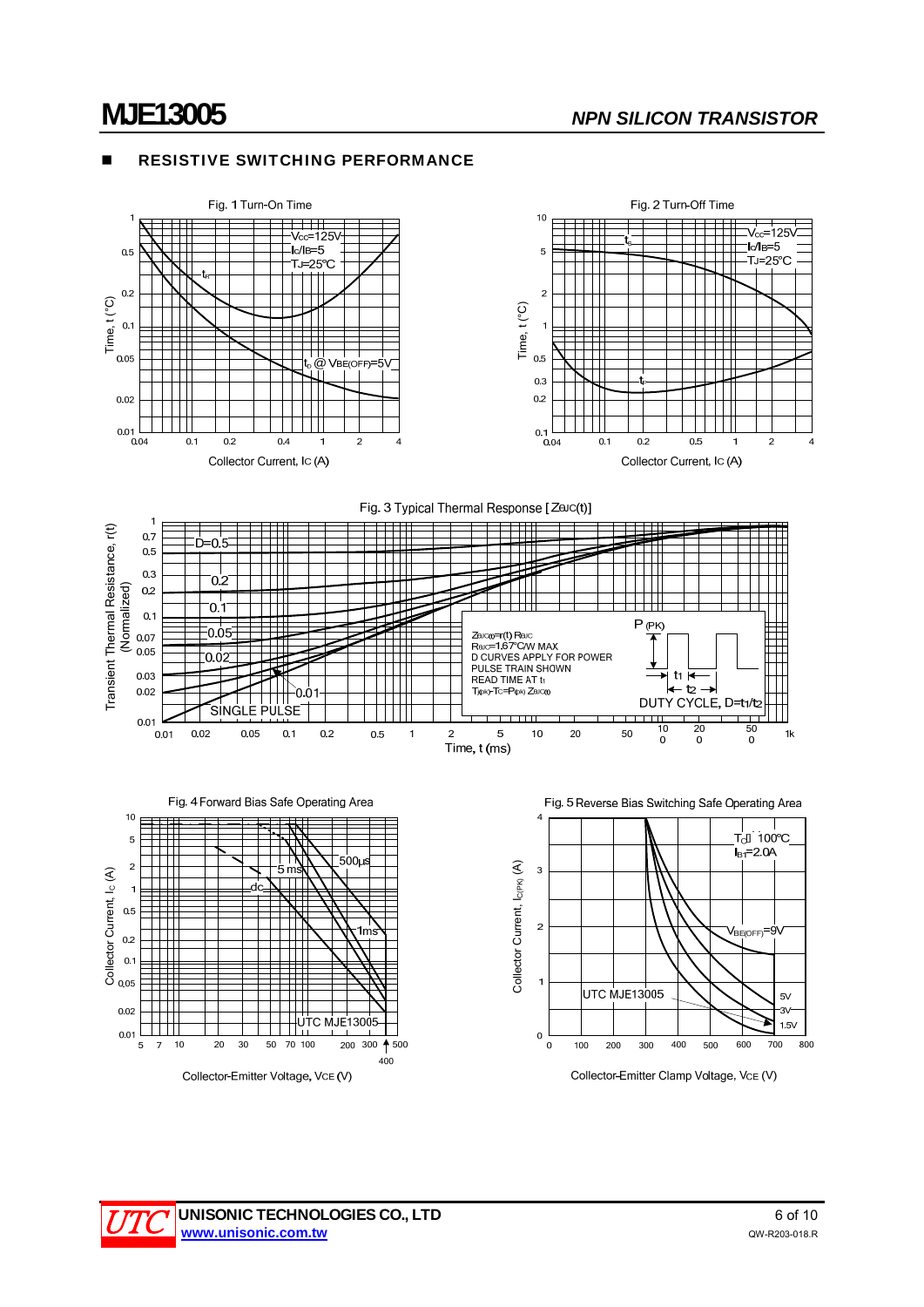## **RESISTIVE SWITCHING PERFORMANCE(Cont.)**



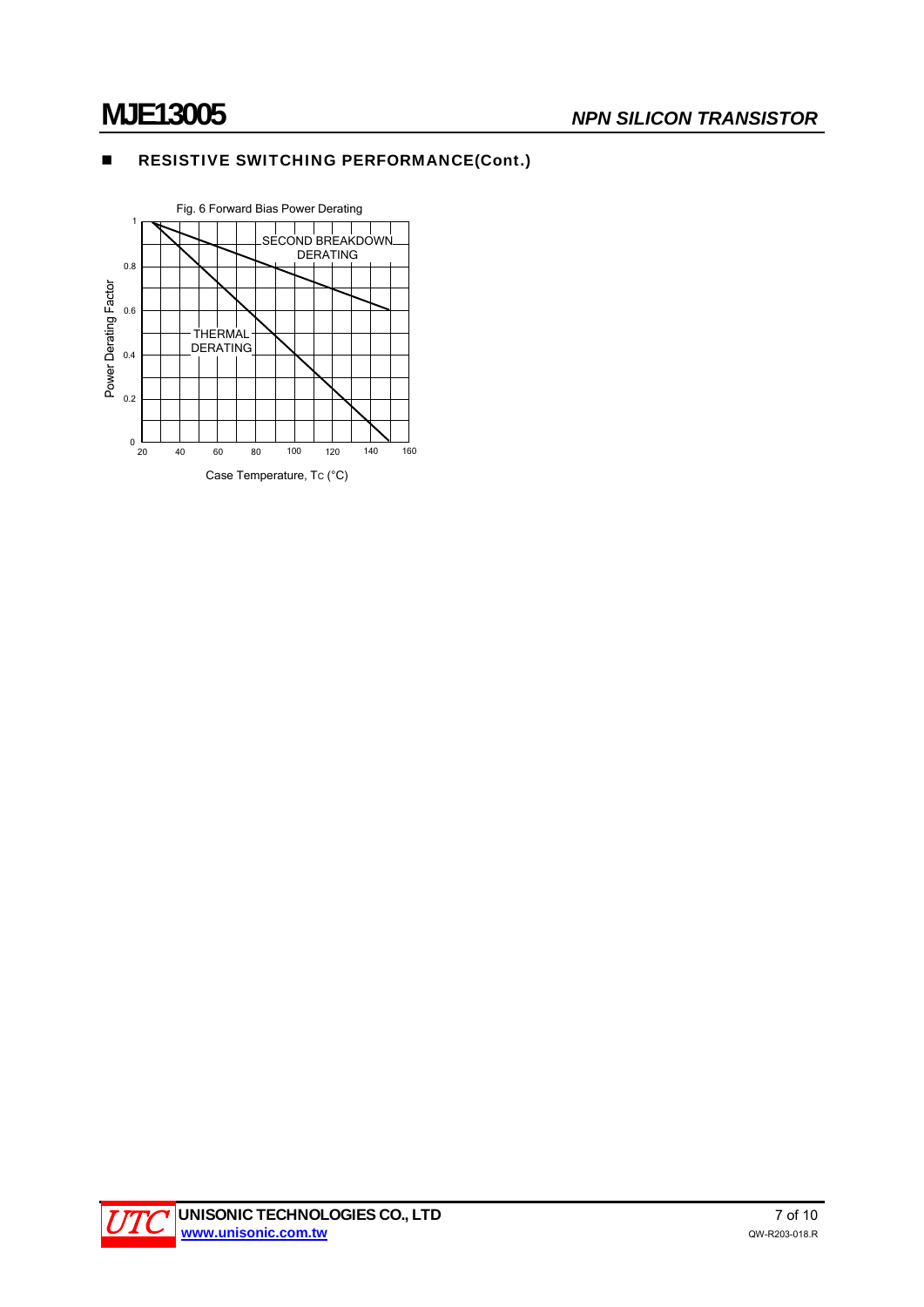## SAFE OPERATING AREA INFORMATION

### **FORWARD BIAS**

There are two limitations on the power handling ability of a transistor: average junction temperature and second breakdown. Safe operating area curves indicate  $I_C-V_{CE}$  limits of the transistor that must be observed for reliable operation; e., the transistor must not be subjected to greater dissipation than the curves indicate.

The data of Fig. 4 is based on T<sub>C</sub> = 25°C; T<sub>J(PK)</sub> is variable depending on power level. Second breakdown pulse limits are valid for duty cycles to 10% but must be derated when Tc≥25°C. Second breakdown limitations do not derate the same as thermal limitations. Allowable current at the voltages shown on Fig. 4 may be found at any case temperature by using the appropriate curve on Fig. 6.

 $T_{J(PK)}$  may be calculated from the data in Fig. 10. At high case temperatures, thermal limitations will reduce the power that can be handled to values less than the limitations imposed by second breakdown.

### **REVERSE BIAS**

For inductive loads, high voltage and high current must be sustained simultaneously during turn-off, in most cases, with the base to emitter junction reverse biased. Under these conditions the collector voltage must be held to a safe level at or below a specific value of collector current. This can be accomplished by several means such as active clamping, RC snubbing, load line shaping, etc. The safe level for these devices is specified as Reverse Bias Safe Operating Area and represents the voltage-current conditions during reverse biased turn-off. This rating is verified under clamped conditions so that the device is never subjected to an avalanche mode. Figure 5 gives the complete RBSOA characteristics.

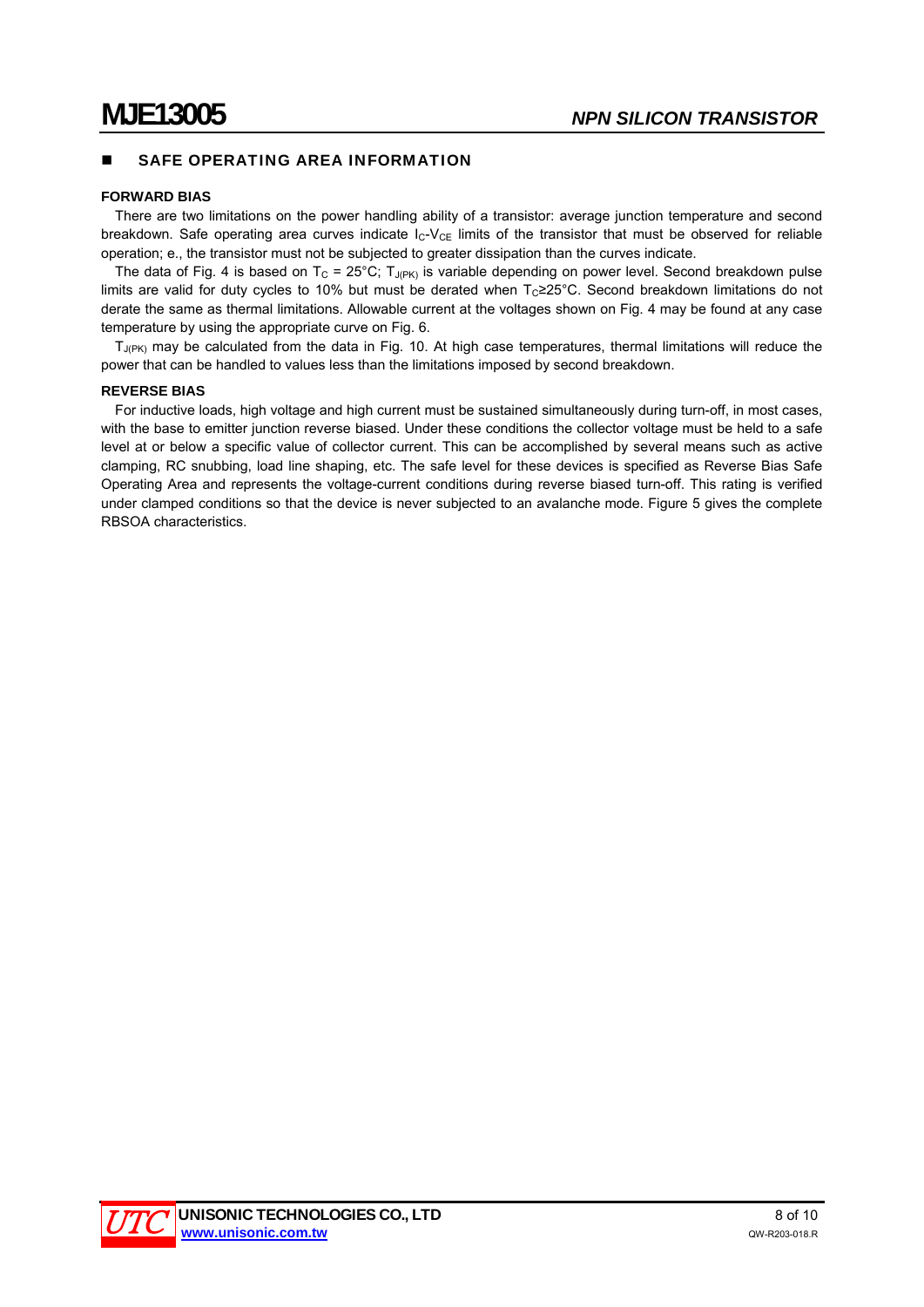## TYPICAL CHARACTERISTICS